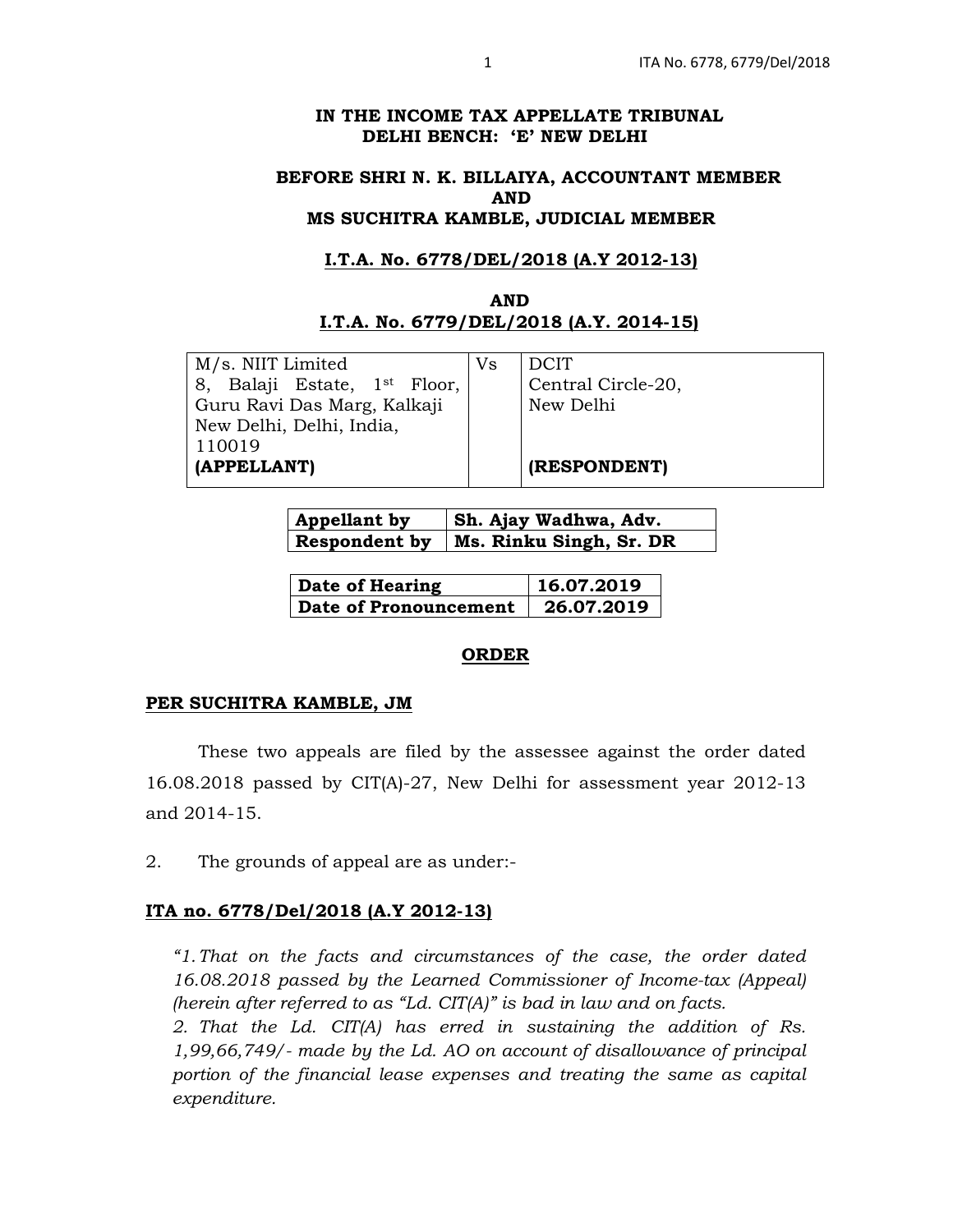*2.1 That the ld. CIT(A) as well as ld. AO have failed to consider that the finance lease expenses are periodic lease rentals towards use of asset for normal business operations and are revenue in nature and therefore is an eligible business expenditure u/s 37(1) of the Income Tax Act, 1961. Further revenue and income earned by assessee by using these assets has been offered for tax.* 

*2.2 That the accounting treatment of such expenditure cannot affect the treatment of the same under the Act for the purpose of computing the total income.* 

*3. That the Ld. CIT(A) has sustained the addition without considering the supporting evidences in the form of invoices, confirmation, rental schedules and schedule containing the detail of assets.* 

*4. That the Ld. CIT(A) has not considered the fact that the lessor, M/s. SREI Equipment Finance Pvt. Ltd. has itself offered the entire amount of lease rental received from the assessee for tax and addition of the same amount in the hands of the assessee tantamount to double taxation.* 

*5. That the Ld. CIT(A) has not considered the undertaking given by the lessor stating that they had capitalized the asset given on lease to the assessee and claimed depreciation u/s 32 of the Income Tax Act, 1961, while filing the return of Income for AY 2012-13.* 

*6. Without prejudice to the aforesaid grounds, the ld. CIT(A) ought to have allowed the depreciation u/s 32 of the Act on impugned addition of Rs. 1,99,66,749/- if he treated the same as capital in nature.* 

*7. That the Ld. CIT(A) has not considered the Circular No. 2 of 2001 dated 9.2.2001: 247 ITR (St.) 53, issued by the Central Board of Direct Taxes ("CBDT") which clarifies that the distinction between operating lease and finance lease under accounting principles have no implications under the provisions of the Act.* 

*8. That the grounds of appeal are without prejudice to each other.* 

*9. That the appellant craves leave to add, alter, amend, substitute, delete and modify any or all the grounds of appeal, which are without prejudice to one another, before or at the time of hearing of the appeal."* 

## **ITA no. 6779/Del/2018 (A.Y. 2014-15)**

*"1. That on the facts and circumstances of the case, the order dated 16.08.2018 passed by the Learned Commissioner of Income-tax (Appeal) (hereinafter referred to as "Ld. CIT (A)") is bad in law and on facts.* 

*2. That the Ld. CIT(A) has erred in sustaining the addition of Rs. 2,67,38,822/- made by the Id. AO on account of disallowance of principal portion of the financial lease expenses and treating the same as capital expenditure.*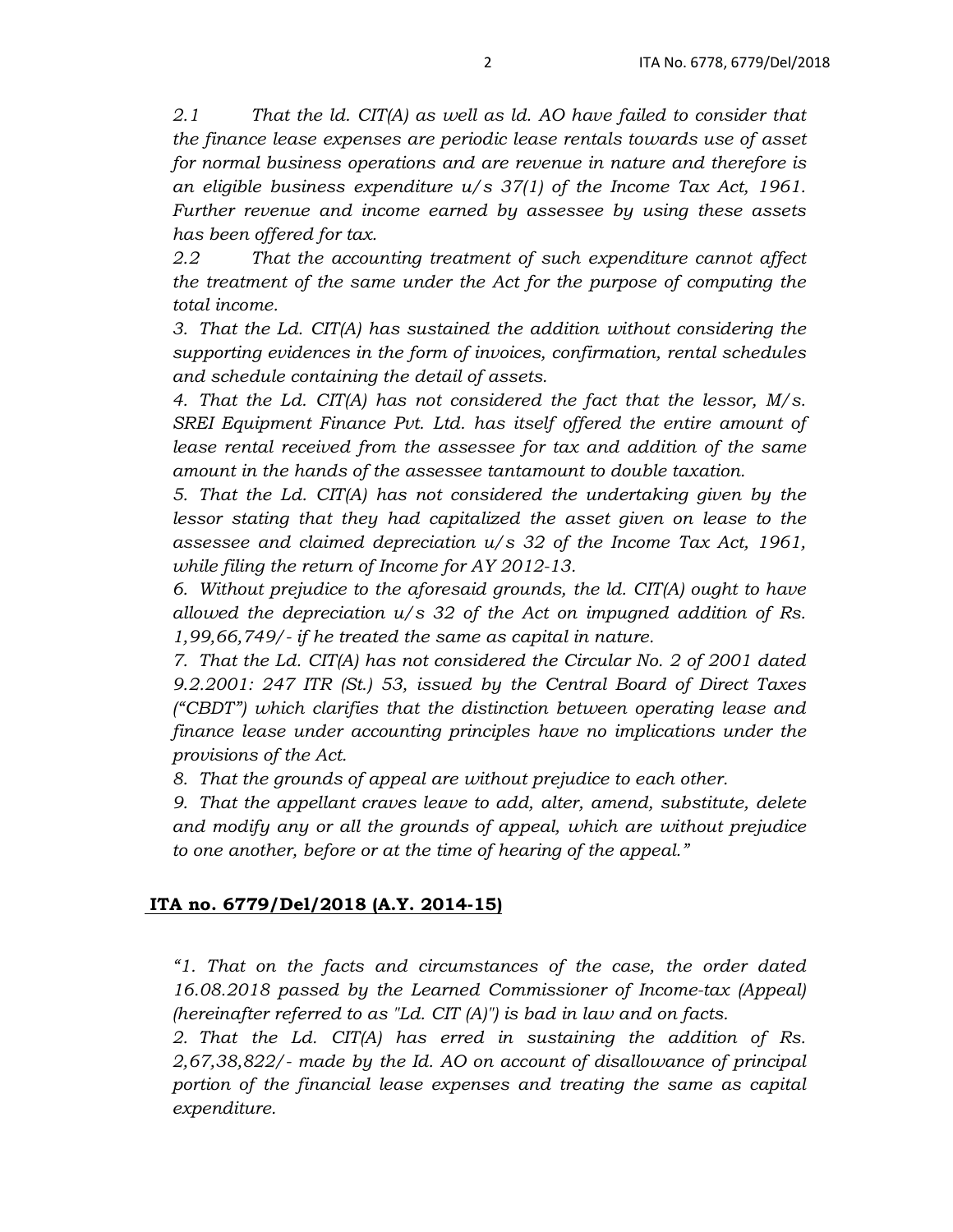*2.1 That the Id. CIT (A) as well as Id. AO have failed to consider that the finance lease expenses are periodic lease rentals towards use of asset for normal business operations and are revenue in nature and therefore is an eligible business expenditure u/s 37(1) of the Income Tax Act 1961. Further revenue and income earned by the assessee by using these assets has been offered to tax.* 

*2.2 That the accounting treatment of such expenditure cannot affect the treatment of the same under the Act for the purpose of computing the total income* 

*3. That the Ld. CIT (A) has sustained the addition without considering the supporting evidences in the form of invoices, confirmation, rental schedules and schedule containing the detail of assets.* 

*4. That the Ld. CIT (A) has not considered the fact that the lessor, M/s SREI Equipment Finance Pvt. Ltd. has itself offered the entire amount of lease rental received from the assessee for tax and addition of the same amount in the hands of the assessee tantamount to double taxation.* 

*5. That the Ld. CIT(A) has not considered the undertaking given by the lessor stating that they had capitalized the asset given on lease to the assessee and claimed depreciation u/s 32 of the Income Tax Act 1961, while filing the return of Income for AY 2014-15.* 

*6. Without prejudice to the aforesaid grounds, the Id. CIT(A) ought to have allowed the depreciation u/s 32 of the Act on impugned addition of Rs. 2,67,38,822/- if he treated the same as capital in nature.* 

*7. That the Ld. CIT(A) has not considered the Circular No. 2 of 2001 dated 9.2.2001: 247 ITR (St.) 53, issued by the Central Board of Direct Taxes ("CBDT") which clarifies that the distinction between operating lease and finance lease under accounting principles have no implications under the provisions of the Act.* 

*8. That the grounds of appeal are without prejudice to each other.* 

*9. That the appellant craves leave to add, alter, amend, substitute, delete and modify any or all the grounds of appeal, which are without prejudice to one another, before or at the time of hearing of the appeal."* 

3. The facts and issues contested in the appeal for both the Assessment Years are identical; therefore, we are taking up the facts of A.Y. 2012-13. The assessee is engaged in business of information technology education and knowledge solutions. The assessee filed its return of income for assessment year 2012-13 on 30.11.2012 showing total income of Rs. 1,45,41,52,677/-. The assessee filed revised return on 31.03.2014 showing total income of Rs.  $1,45,51,19,445/$ . The same was processed  $u/s$  143(1)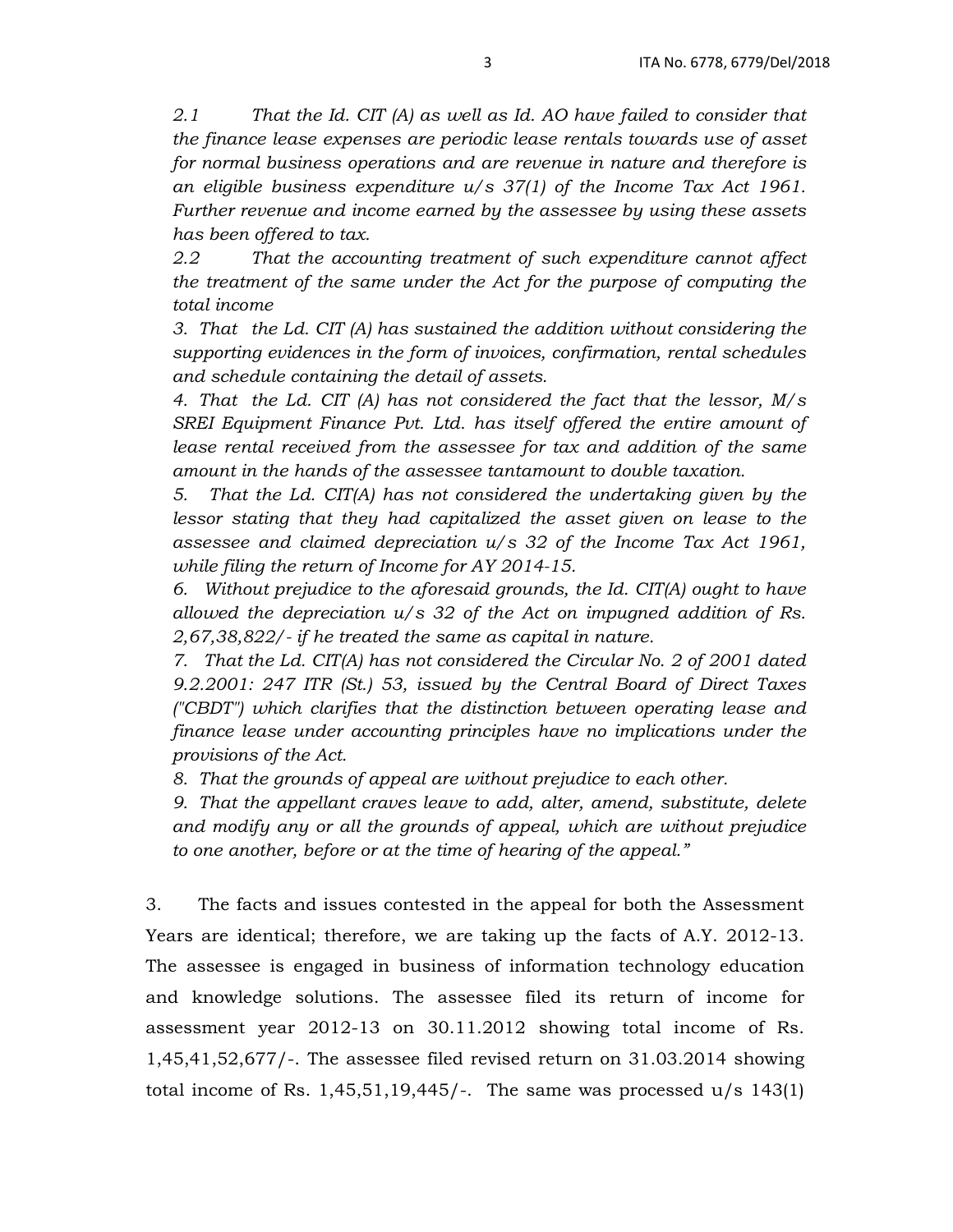of the Income Tax Act, 1961. The case was selected for scrutiny and statutory notice  $u/s$  143(2) of the Act was issued on 19.08.2015 and served upon the assessee. Notice u/s 142(1) of the Act along with detail questionnaire was issued on 19.08.2015. In response to the said notices CA of the Assessee appeared and attended the assessment proceedings from time to time. The assessee has shown income under the head "income from business or profession, income from house property and income from other sources". The Assessing Officer observed that the assessee has claimed deduction of Rs. 1,99,66,749/- in A.Y. 2012-13 on account of payments of principal amounts of finance lease. The assessee before the Assessing Officer submitted that the company has taken assets and vehicles on lease and the accounting treatment in the books of accounts is done as per Accounting Standard-19 issued by ICAI where finance lease are considered as financial arrangements and the leased assets are capitalized at an amount equal to present value of future lease payments and a corresponding amount is recognized as liability. The assessee further explained that the lease payments are apportioned between finance charge and reduction of outstanding liability in relation to the finance leased assets and since depreciation on such assets is not allowed and normal periodic payments are allowed as deduction for tax purposes, the lease payments claimed by the assessee in the Income Tax return should be allowed as business expenditure. In support of its contention assessee relied on Circular no. 2 of 2001 dated 09.02.2001 of CBDT and also relied upon the decision of Hon'ble Supreme Court in case of ICDS Ltd. vs. CIT 350 ITR 527. The Assessing Officer made disallowance of Rs. 1,99,66,749/- on account of finance lease expenses.

4. Being aggrieved by the assessment order the assessee filed appeal before the CIT(A). The CIT(A) partly allowed appeal of the assessee.

5. The Ld. AR submitted that the transaction enter into by the assessee with M/s. SREI Equipment Finance Ltd. is a simple sale and lease back transaction. There is involvement of two parties only i.e. M/s. NIIT Ltd.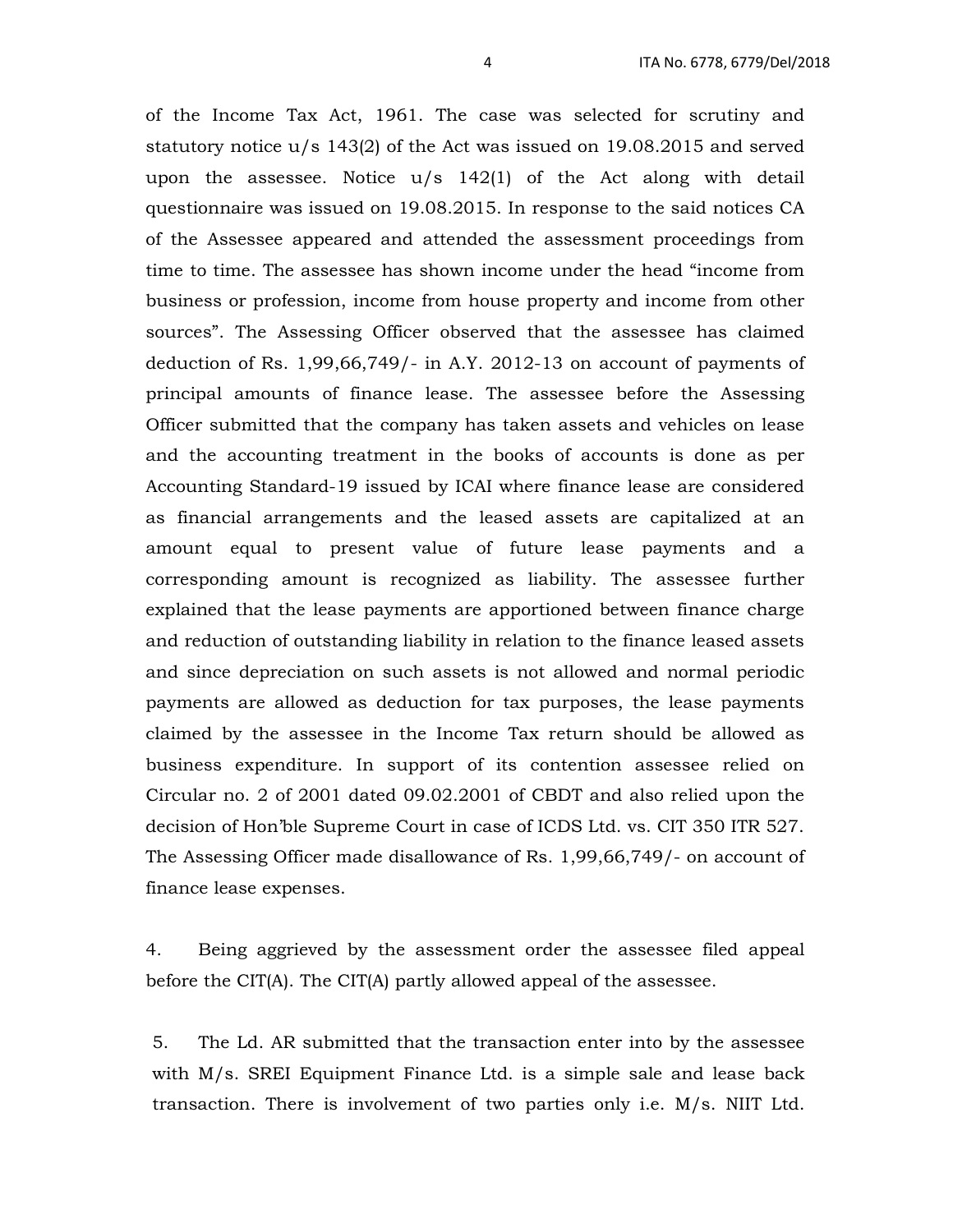(Lessee) and M/s. SREI Equipment Finance Ltd. (Lessor) in respect of transaction for sale and lease. The Ld. AR further submitted that the assets involved in the said transaction are intangibles, the existence of which can be established through financial statement of company capitalizing the cost of assets developed by the company, copyright certificates issued by the Registrar of Copyrights – Government of India, CD of the Software, Invoices raised by NIIT to its various customers who uses these softwares; various indirect taxes levied on the transaction of sale and renting of software. The Ld. AR submitted that since the company started developing these capital IPR's in financial year 2007-08 using its internal resources, had the company not capitalized the salary cost, the same would have been claiming the bonafide expenditures in the year when these were incurred, but the assessee company claimed lease rent over the lease period. In the entire transaction, the company followed all direct as well as indirect tax compliances which shows bonafide intention of the company rather than indulging in tax evasion. The Ld. AR submitted that it is an undisputed fact that the lessee had been using the assets for his business and transaction was duly recognized through lease deed. The Ld. AR submitted that interest portion has been allowed by the CIT(A) on the same transaction. The Ld. AR pointed out that in the year of intangibles by the assessee to M/s. SREI Equipment Finance Ltd. the Assessee had duly paid the capital gain tax arose on conversion the CWIP into stock in trade which was duly accepted by the revenue. As regards finding of the CIT(A) that the agreement is unsigned, the same was filed before the CIT(A) with the signature of both parties. Thus, the agreement was genuine. Since the intangibles were taken on lease under the master operating lease agreement, the description of assets were not mentioned in the master agreement. The master agreement was omnibus agreement obviating the need to repeated agreements to be entered into in future. The sale agreement of the intangibles filed before the CIT(A) duly described the assets in its schedule 1 and schedule 2 which are sold to the lessor and taken back on lease by the assessee also the invoices raised by the lessor for lease rentals described the assets on which rent was received. The Ld. AR submitted that no rental schedule was fixed by the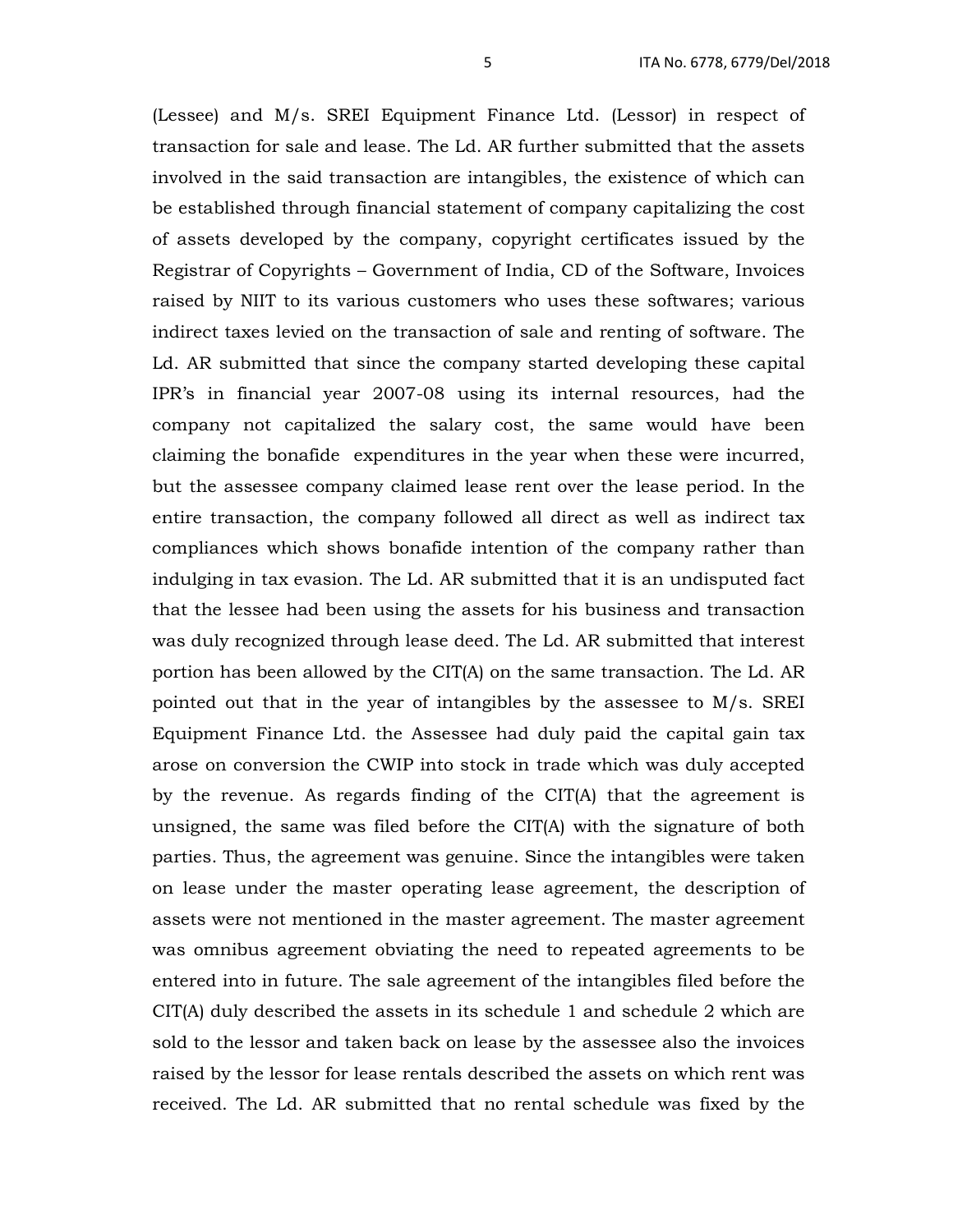agreement in respect of non-existing assets given on lease which is an absurd observation by the assessing officer. The intangibles were taken on lease under the master operating lease agreement the same was decided by the lessor and lessee through rental schedule. M/s. SREI Equipment Finance Ltd. was not having any assets for the purpose of giving on lease to the assessee at the time of agreement, this observation of the CIT(A) is not proper. The master operating lease agreement was executed on 22.12.2009 which covers all future leases of equipments with M/s. SREI Equipments and the assets which were taken under the master agreement and the same were sold by the assessee to the lessor vide agreement dated 29.12.2009. The Ld. AR submitted that the transaction involved is a sale of lease back transaction and the assets involved are intangibles. The assets were internally developed by the assessee itself and sold to the lessor. The assets were developed by the assessee and the same are customize to the peculiar requirements of the assessee which enabled it to operate its business across the country. Any modification in the assets could have hampered the entire business of the assessee and resulting into huge loses. The assets involved in the transaction are intangibles which do not require any physical delivery/ movement. Delivery of passwords, manuals, contents, authorization etc. was duly made which was sufficient to comply with the requirement of sale. The assessee was not having any intention to reduce its tax burden. The lease agreement in which assessee entered into for taking the assets back on lease is an operating lease agreement. Lessor is the owner of the software license and all rights to use the software; lessee shall not have any title to the software; once the lease period expired, lessee to disable authorizations, return all manuals, passwords etc. the updates effected by the lessee to become the property of the lessor on termination of lease. The Ld. AR submitted that to hold the transaction of operating or finance lease one should scrutinize the agreement entered into between the parties. The Ld. AR relied upon the various decisions of the Hon'ble Supreme Court, various High Courts, and Tribunals. The Ld. AR also distinguished decision of the Supreme Court in case of Virtual Soft Systems Ltd. 404 ITR 409. In alternate, the Ld. AR submitted without prejudice to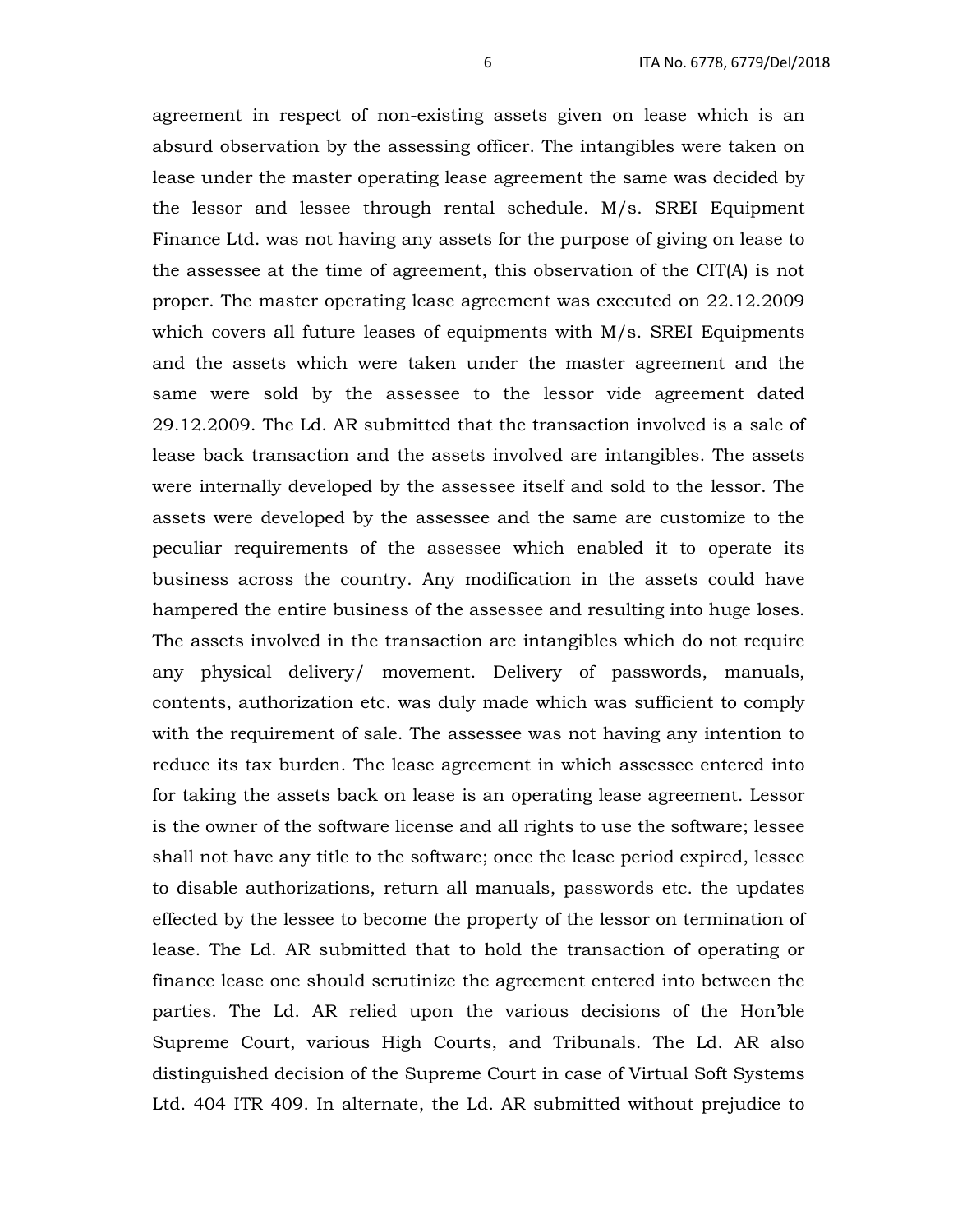Ground no. 1 that if it is held that finance lease expenses is not allowable as deduction the depreciation u/s 32 of the Act it allowed of total cost / value of assets taken on finance lease. As regards Ground no. 3, the Ld. AR submitted that the Assessing Officer erred in not granting credit for the tax deducted at source in income tax computation form in name of the assessee as claimed by the return of income. As regards Ground no. 4 levy of interest u/s 234A, 234B and 234C the assessee denies its liability towards such interest. As regards Ground no. 5, the same is consequential.

6. The Ld. DR submitted that the starting point of the claim of assessee is the lease agreement dated 22.12.2009 which in itself is a sham agreement being unsigned by other party M/s. SREI Equipment Finance Pvt. Ltd. and without having any assets to be given on lease and without fixing the rental schedule. The assets which were given on lease have also been provided by the assessee only by selling the software / programs vide agreement dated 29.12.2009 with the condition that the purchaser party would neither modify, reverse, engineer the product, alter, adopt copy of the product and make derivative works out of the product nor would sale or give license of the product to any competitor of NIIT the nature of software / programmers sold by the assessee and taken back on lease also reflects and also admitted by the assessee also that they are purchased and developed by the assessee only exclusively for its un uses. Effectively the software have been purchased / developed and used by the assessee and aforesaid agreements and other documents have been prepared / manufactured just to give the colour of finance lease and to claim the various expenses / deductions by both the parties by reducing their taxable incomes. The Ld. DR submitted that in all practical sense, the customize software purchased and developed by the assessee remain with it only and never moved from its possession, but all the paper work regarding sale and lease back has been done to claim the deductions by both the parties. The assessee claimed the cost of assets as installations and additionally treated it as the interest amount and thus claimed the deductions more than the cost of assets. On the other hand, the corresponding party i.e. M/s. SREI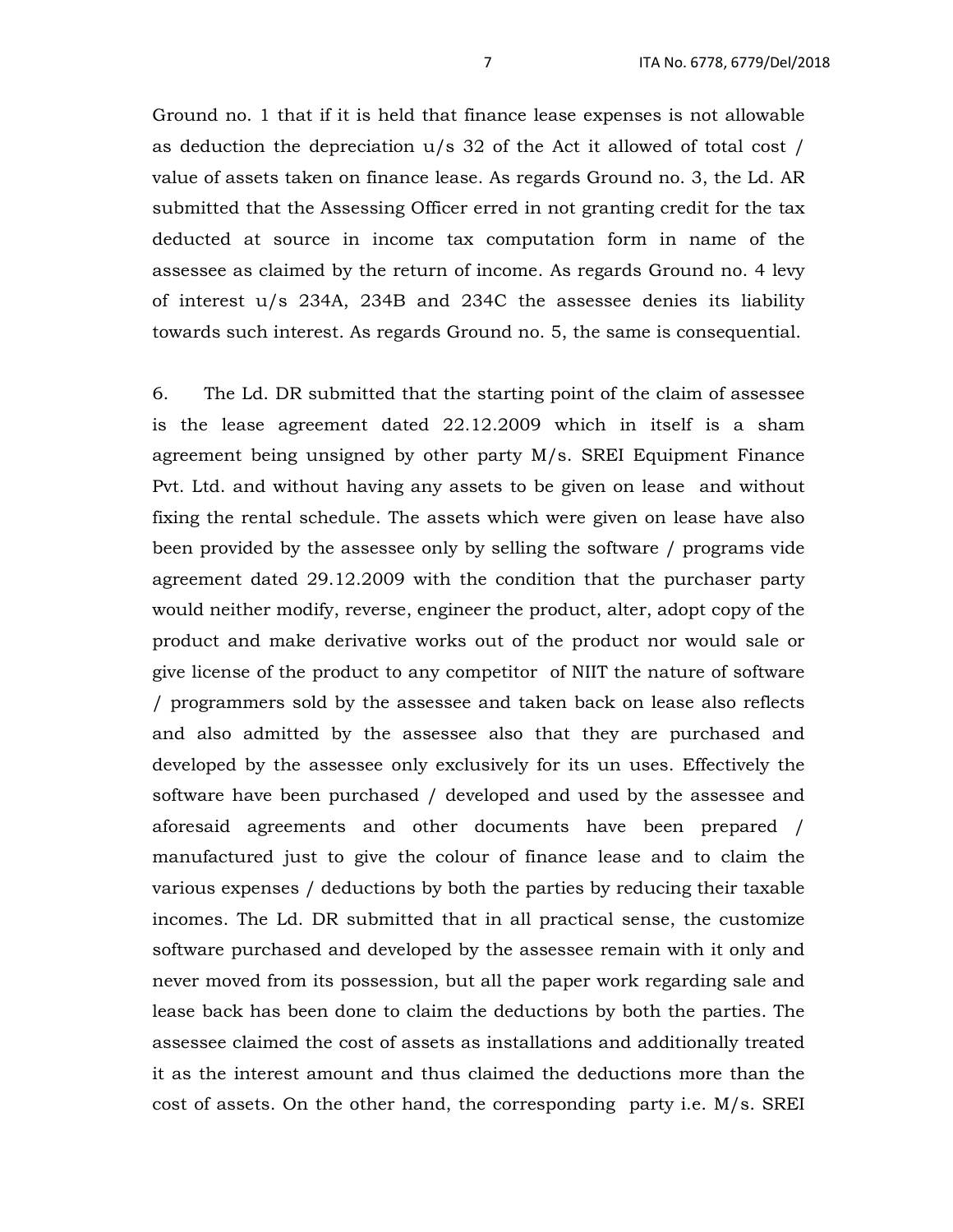Equipment Finance Pvt. Ltd. claimed the depreciation on these assets at 60% in their accounts by reducing their taxable income. Thus, both the parties have taken benefit of deductions against the taxable incomes on the basis of sham agreements and manipulating the transactions in guise of finance lease. Thus, the Ld. AR submitted that the decision of the Hon'ble Supreme Court in case of ICDS Ltd. Vs. CIT 350 ITR 527 as well as CIT vs. Virtual Software Systems Ltd. 404 ITR 409 are applicable in the present case. The Ld. DR submitted that the CIT(A) as well as the Assessing Officer rightly made addition of finance lease expenses in assessment year 2012- 13 and 2014-15.

7. We have heard both the parties and perused the relevant material available on record. From the records it can be seen that it is an undisputed fact that the lessee had been using the assets for his business purpose and transaction was duly recognized through lease deed. Though the CIT(A) mentioned that the lease deed is unsigned yet the assessee produced the signed copy of the lease deed before us which is genuine. Thus, the agreement cannot be treated as sham and bogus as stated by the Ld. DR during the hearing. In fact, interest portion has been allowed by the CIT(A) on the same transaction. In the year of intangibles by the assessee to M/s. SREI Equipment Finance Ltd. the Assessee had duly paid the capital gain tax arose on conversion of the CWIP into stock in trade which was duly accepted by the revenue. From the sale agreement of the intangibles filed before the CIT(A), the assets were duly described in schedule 1 and schedule 2 which were sold to the lessor and taken back on lease by the assessee. The assessee also raised the invoices for lease rentals describing therein the assets on which rent was received. The intangibles were taken on lease under the master operating lease agreement the same was decided by the lessor and lessee through rental schedule. M/s. SREI Equipment Finance Ltd. was not having any assets for the purpose of giving on lease to the assessee at the time of agreement, this observation of the CIT(A) is contrary to the records available before us. The master operating lease agreement was executed on 22.12.2009 which covers all future leases of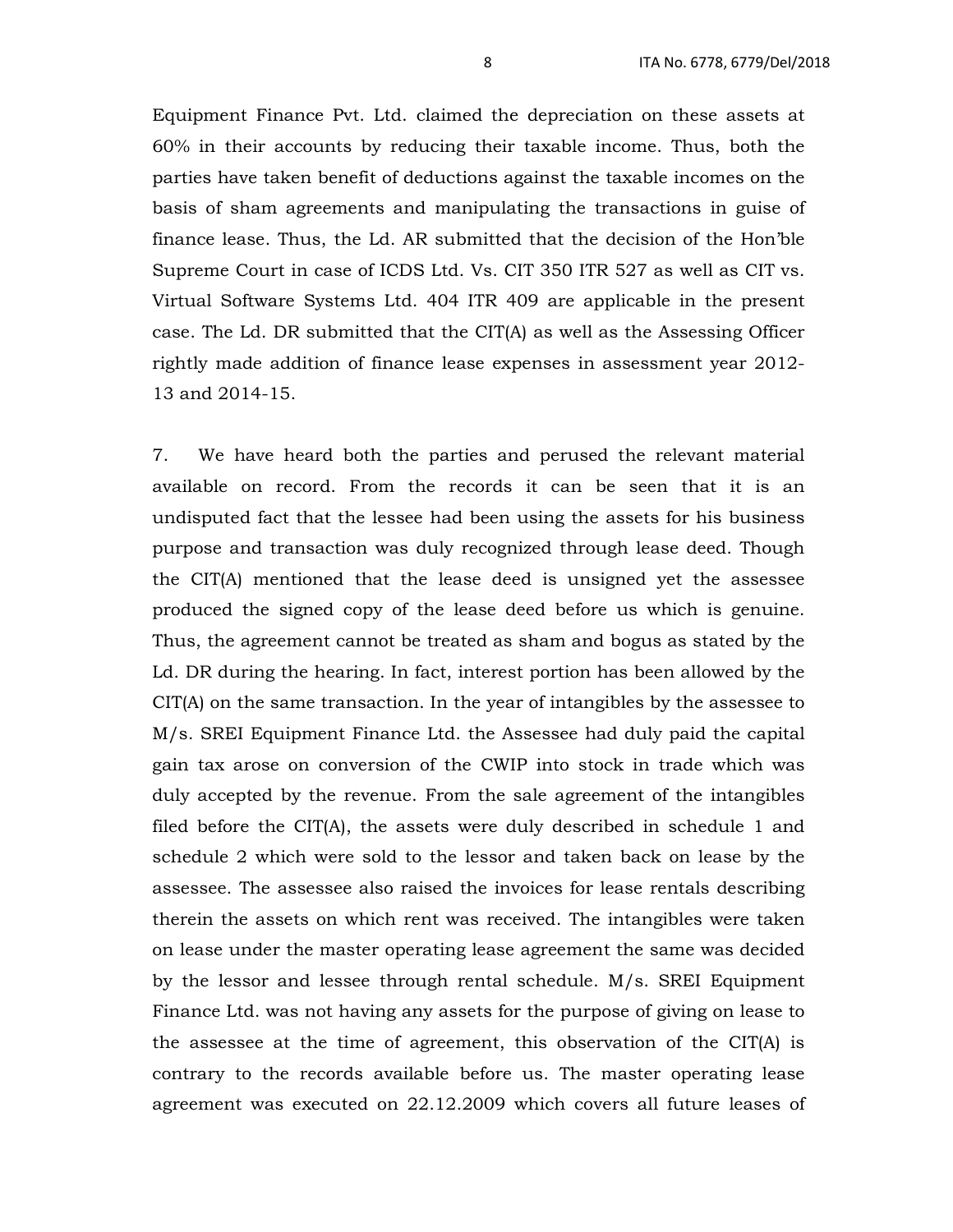equipments with M/s. SREI Equipments and the assets which were taken under the master agreement and the same were sold by the assessee to the lessor vide agreement dated 29.12.2009. The assets were developed by the assessee and the same are customize to the peculiar requirements of the assessee which enabled it to operate its business across the country. Thus, the submission of the Ld. AR that any modification in the assets could have hampered the entire business of the assessee and resulting into huge losses is correct. The CIT(A) should have looked into the total installment amount which should have been allowed to the assessee during the first appellate proceedings which was not done by the Assessing Officer as well as by the CIT(A). Following expenses were claimed by it as the principal amount during the year in the profit/loss account:

| Financial | Month     | Principal    | Interest        | Installment  | Principal       |
|-----------|-----------|--------------|-----------------|--------------|-----------------|
| Year      |           | outstanding  |                 |              | Repaid          |
| 2011-12   | Apr- $11$ | 9,43,03,120  | 27,50,420       | 75,63,555    | 48, 13, 135     |
| -ditto-   | $May-11$  | 8,94,89,985  |                 |              |                 |
| -ditto-   | June-11   | 8,94,89,985  |                 |              |                 |
| -ditto-   | $July-11$ | 8,94,89,985  | 26,39,982       | 75,63,555    | 49, 23, 573     |
| -ditto-   | Aug- $11$ | 8,45,66,412  |                 |              |                 |
| -ditto-   | $Sep-11$  | 8,45,66,412  |                 |              |                 |
| -ditto-   | $Oct-11$  | 8,45,66,412  | 25, 23, 174     | 75,63,555    | 50,40,381       |
| -ditto-   | $Nov-11$  | 7,95,26,031  |                 |              |                 |
| -ditto-   | $Dec-11$  | 7,95,26,031  |                 |              |                 |
| -ditto-   | $Jan-12$  | 7,95,26,031  | 23,73,896       | 75,63,555    | 51,89,659       |
| -ditto-   | $Feb-12$  | 7,43,36,372  |                 |              |                 |
| -ditto-   | $Mar-12$  | 7,43,36,372  |                 |              |                 |
|           |           | <b>TOTAL</b> | $1,02,87,472/-$ | 3,02,54,220/ | $1,99,66,310/-$ |

The reliance of the Hon'ble Supreme Court decision in case of Virtual Soft Systems will not be applicable in the present case as in the said case it is an admitted case of finance lease transaction and the department was disputing the accounting treatment. But the facts are different in the present case. In the present case the lease rentals constitutes the real business income which was not disputed by the Revenue. Therefore, the CIT(A) as well as the Assessing Officer were not correct in making addition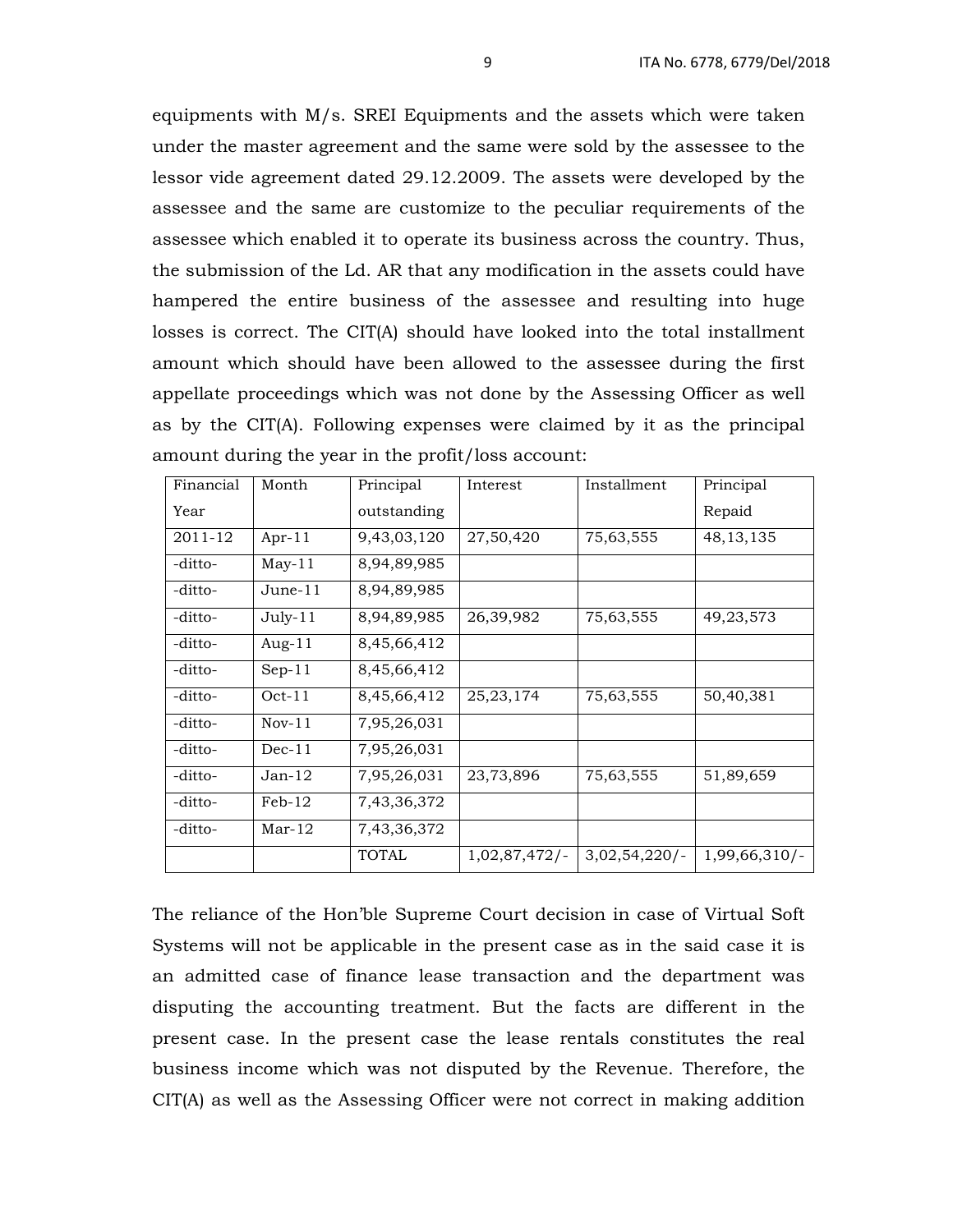of Rs. 1,99,66,749/- on account of disallowance of principal portion of the financial lease expenses and treating the same as capital expenditure. Thus, the assessee be granted the benefit of the financial lease expenses on the amount of Rs. 3,02,54,220/-. Ground No. 1, 2, 2.1, 2.2 are allowed.

8. As regards Ground no. 3, the Ld. AR submitted that the Assessing Officer erred in not granting credit for the tax deducted at source in income tax computation form in name of the assessee as claimed by the return of income. The issue is not adjudicated upon by the Assessing Officer therefore, we remand back this issue to the file of the Assessing Officer for adjudication as per the records produced before the Assessing Officer by the assessee. Needless to say, the assessee be given opportunity of hearing by following principles of natural justice. Thus, Ground No. 3 is partly allowed for statistical purpose.

9. As regards Ground nos. 4 and 5, since the issues are consequential, hence, the same is not adjudicated upon at this juncture.

10. As regards appeal for A.Y. 2014-15, the grounds contested therein are also identical to that of A.Y. 2012-13, therefore, ITA No. 6779/Del/2018 is partly allowed for statistical purpose for the same reasoning.

11. In result, both the appeals of the assessee are partly allowed for statistical purpose.

### **Order pronounced in the Open Court on 26th JULY, 2019**.

 $Sd$  /-  $Sd$  /-

#### **(N. K. BILLAIYA) (SUCHITRA KAMBLE) ACCOUNTANT MEMBER JUDICIAL MEMBER**

Dated: 26/07/2019 *\*Binita\** 

Copy forwarded to:

1. Appellant

- 2. Respondent
- 3. CIT